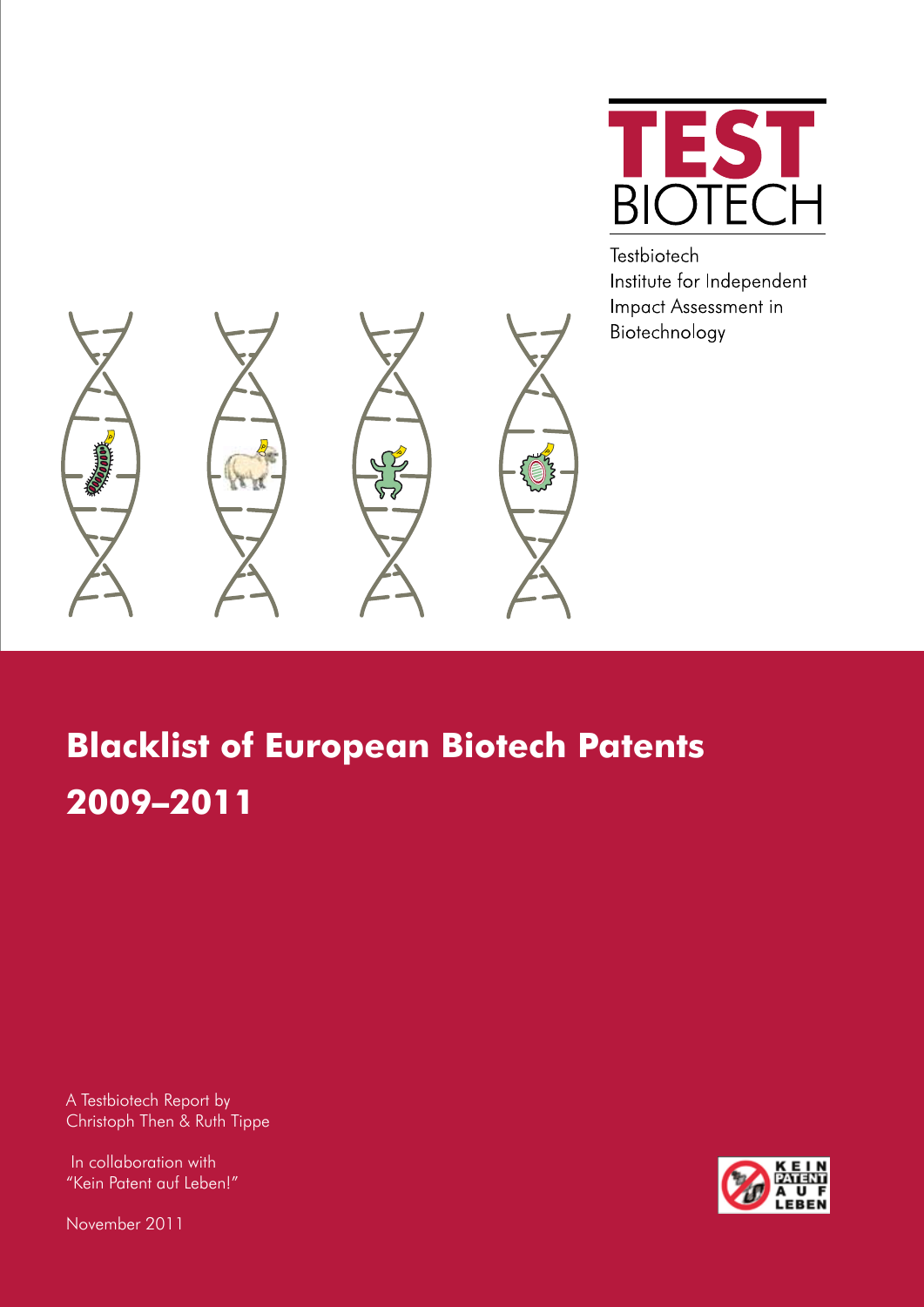## **Blacklist of European Biotech Patents 2009–2011**

A Testbiotech Report by Christoph Then & Ruth Tippe

In collaboration with "Kein Patent auf Leben!"

Adaptation: Maren Borgerding Layout: Claudia Radig-Willy Cover picture: Claudia Radig-Willy after an idea by Dominic Sata / IstockPhoto

## **Imprint**

Testbiotech Institute for Independent Impact Assessment in Biotechnology Frohschammerstr. 14 D-80807 Munich Tel.: +49 (0) 89 358 992 76 Fax: +49 (0) 89 359 66 22 info@testbiotech.org www.testbiotech.org

Executive Director: Dr. Christoph Then

Date of publication November 2011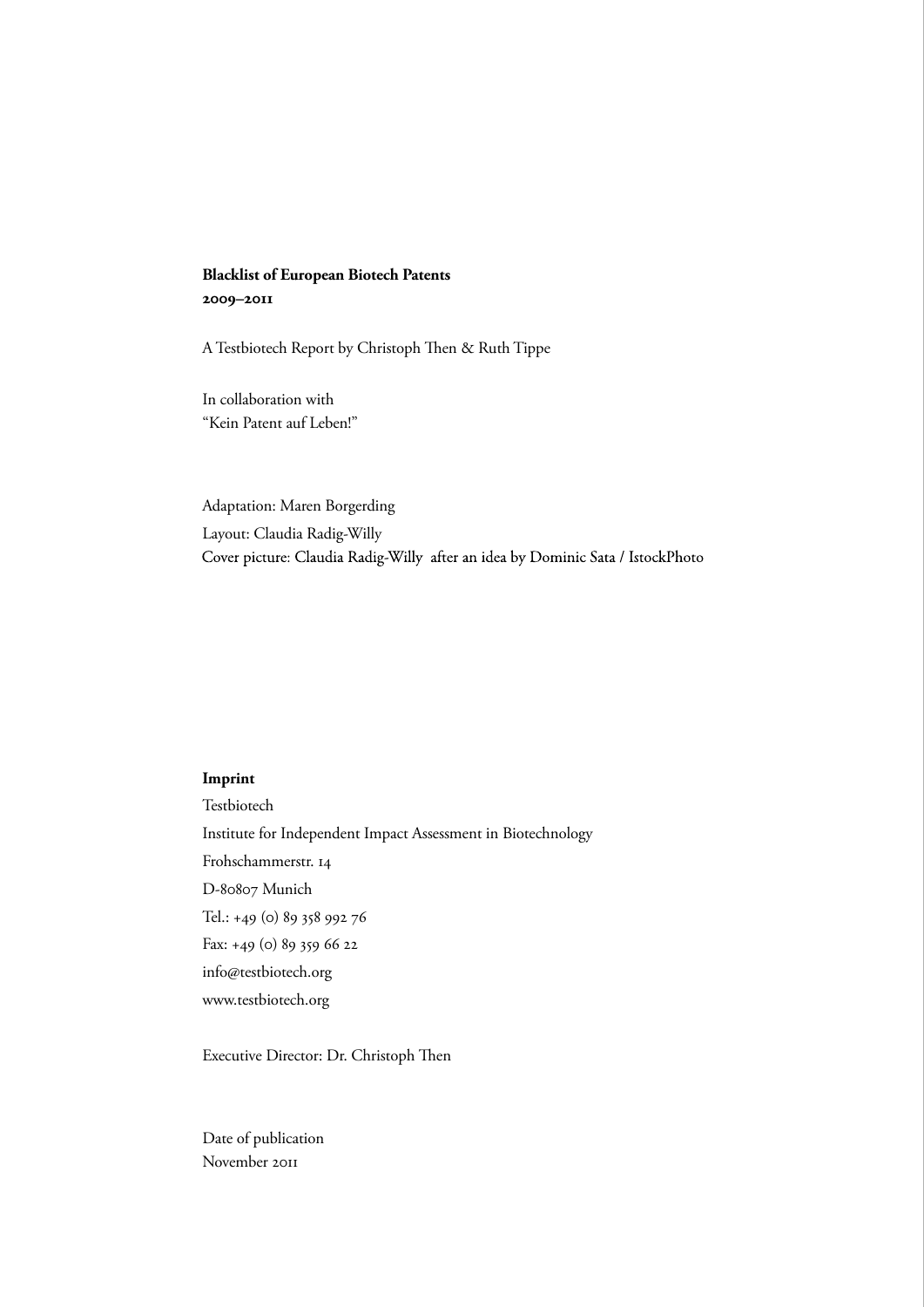## **Contents**

| I. Summary and introduction                                                                                                                                  | $\overline{4}$ |
|--------------------------------------------------------------------------------------------------------------------------------------------------------------|----------------|
| 2. Blacklist of granted European patents                                                                                                                     | 5              |
| Human oocytes, EP1794287 (Merck-Serono)                                                                                                                      | 5              |
| Chimpanzees suffering from epilepsy, EP 1852505 (Bionomics)                                                                                                  | 5              |
| Human gene sequences for diagnosis of cancer, EP 1090117 (Novartis)                                                                                          | 6              |
| Genetic selection of athletic performance, EP 1546403 (Genetic Technologies)                                                                                 | 8              |
| Melons, EP 1962578 (Monsanto)                                                                                                                                | 9              |
| Patent on bread, beer and fuels, EP 1370674 (Verenium)                                                                                                       | 9              |
| Mater Protein, EP 1328545 (government of the USA)                                                                                                            | IO             |
| Greek Mountain Tea, EP2229950 (IBAM)                                                                                                                         | п              |
| Plants with stress resistance, EP 1616013 (Bayer)                                                                                                            | <b>I2</b>      |
| Human sperm, EP 1263521 (Ovasort)                                                                                                                            | 12             |
| 3. Overview of patent applications and granted European patents in the field of biotechnology                                                                | <b>13</b>      |
| Fig. 1: Overall number of patent applications and granted patents at the European<br>Patent Office                                                           | I4             |
| Fig. 2: Number of patent applications and granted patents at the European Patent Office<br>in biotechnology                                                  | I4             |
| Fig. 3: Number of patent applications and granted patents at the European Patent Office<br>on gene sequences of humans and animals                           | 15             |
| Fig. 4: Number of patent applications and granted patents at the European Patent Office<br>on gene diagnosis                                                 | 15             |
| Fig. 5: Number of patent applications and granted patents at the European Patent Office<br>on pharmaceuticals in general                                     | 16             |
| Fig. 6: Number of patent applications and granted patents at the European Patent Office<br>on pharmaceuticals developed with the help of genetic engineering | 16             |
| Fig. 7: Number of patent applications and granted patents at the European Patent Office<br>on stem cells                                                     | 17             |
| Fig. 8: Number of patent applications and granted patents at the European Patent Office<br>on animals                                                        | 17             |
| Fig. 9: Number of patent applications and granted patents at the European Patent Office<br>on plants                                                         | 18             |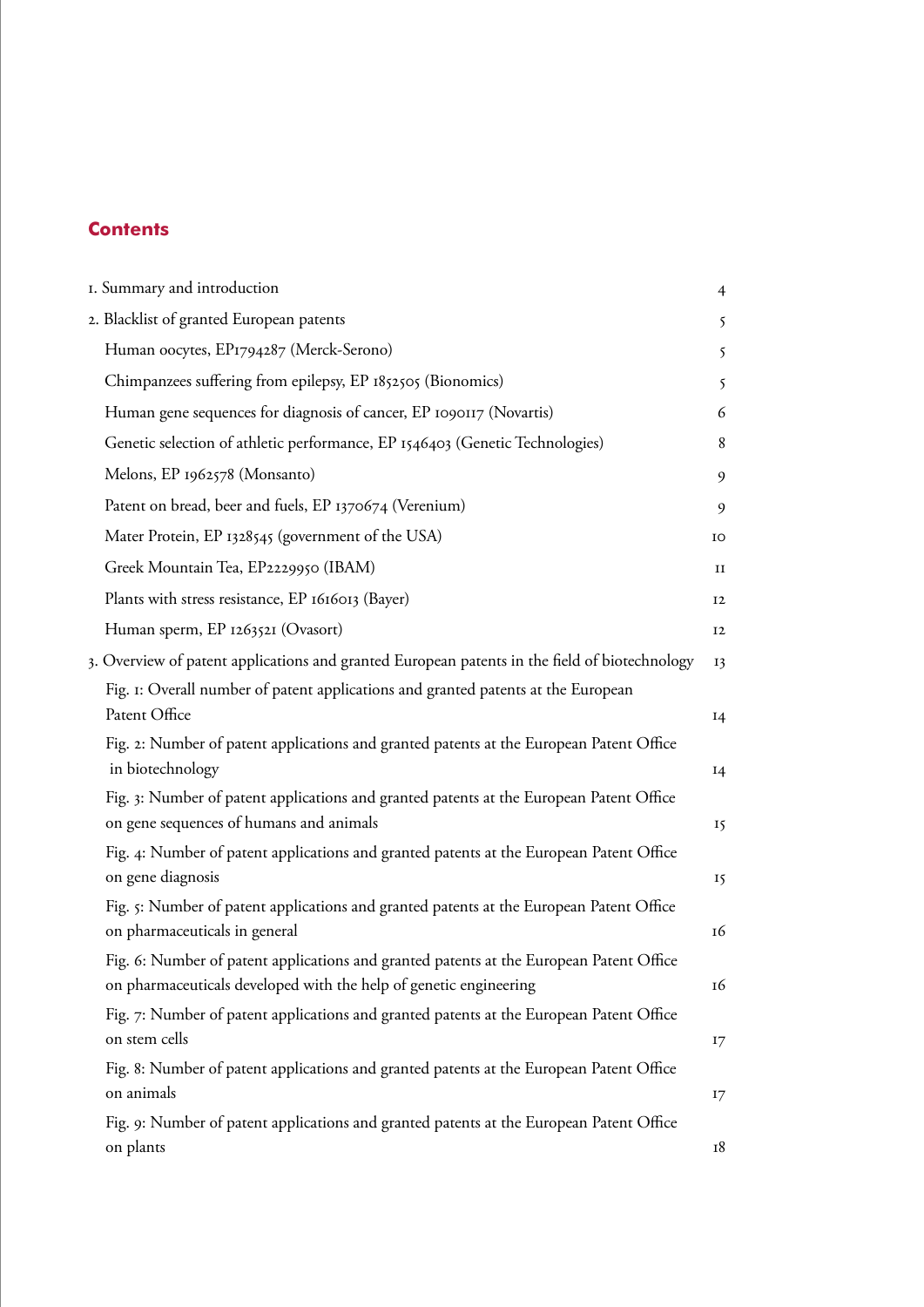## <span id="page-3-0"></span>**1. Summary and introduction**

The EU Patent Directive "Legal Protection of Biotechnological Inventions" (98/44 EC) allows to grant patents on living beings and their genetic information. Since its adoption in 1998, the European Patent Office (EPO) has granted several thousand patents covering, for example, human gene sequences, genetically engineered laboratory animals and genetically engineered plants. Many of these patents are problematic from an ethical perspective, and some of them even violate current patent law. In many cases, the patents cover discoveries rather than true inventions, and very often, the extremely broad claims are in sharp contrast to the disclosed technical contribution.

The legal regulations are inadequate and their implementation by EPO is, in most cases, based on a biased interpretation in favour of industry. For example, Art. 53B prohibits patents on plant varieties, but current legal practise is completely undermining this article. Art. 53A excludes patents perceived to be contrary to public order and morality. However, the EPO only very rarely applies this article. The Patent Office and political decision makers have failed to define and implement legal borders within patent law so that they adequately meet the current challenges emerging from modern biotechnologies. The existing problems are not just about individual cases. They also call into question the justification of patent law in general and its role in civil society. There are some very basic ethical questions about our relationship with living beings, and whether plants and animals can be regarded as human inventions. Modern patent law is seeing a major change in its paradigm. Many such patents are not concerned with the protection of inventions, but the monopolisation of resources. There is an urgent need to revise patent law to serve the needs of civil society and not just the interests of the patent holder. The most appropriate solution is to exclude patents on genetic resources and living beings as requested by many stakeholders but not foreseen by European law.

The "Black List" of granted European patents gives ten examples (listed according the date they were granted) awarded by the EPO in the years 2009–2011, all of which highlight the urgent need for political action on adopting patent laws tailored to the current challenges presented by biotechnology. Most of the research and analysis on the patents was carried out by the initiative "No Patents on Life!" in cooperation with the non-profit organisation, Testbiotech. Amongst the examples are patents on human germ cells (oocytes and sperm cells) and a patent on chimpanzees genetically engineered to suffer from epilepsy.

Furthermore, this paper includes a statistical overview of the number of patent applications and granted European patents in the field of biotechnology.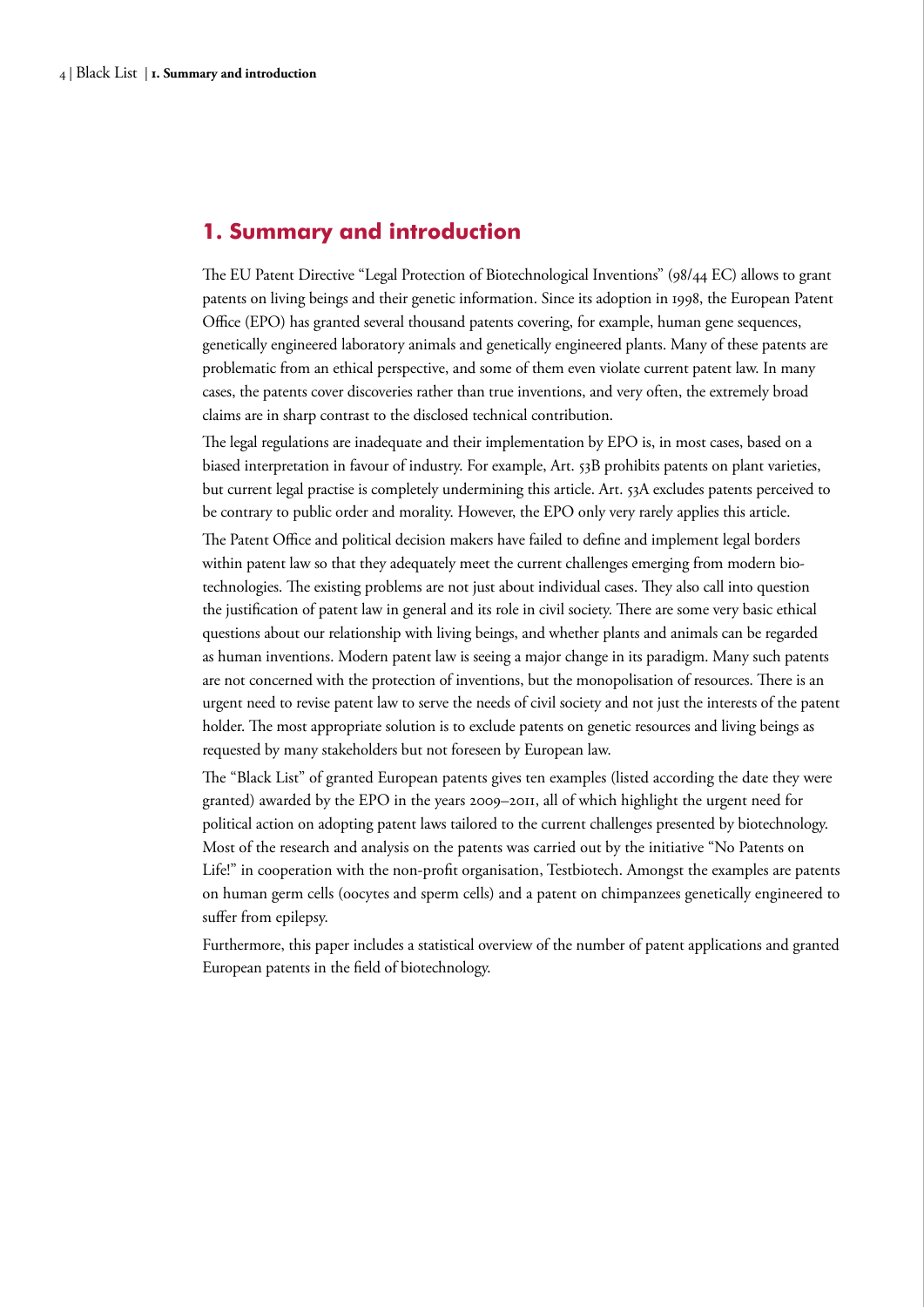## <span id="page-4-0"></span>**2. Blacklist of granted European patents**

## **Human oocytes, EP1794287 (Merck-Serono)**

Patent holder: Merck-Serono, Germany Date granted: 22.07.2009

## **Content:**

The patent covers not only a process for treating human oocytes (egg cells), but also usage in the context of in-vitro fertilisation. The way in which the patent was granted gives Merck an exclusive right to work with these cells that de facto implies a monopoly right to the oocytes themselves. Claim 8 of the patent as granted reads:

*"A method of in-vitro fertilization comprising producing a mature oocyte (…) and treating the mature oocyte with sperm."* 

## **Analysis:**

The patent violates current European patent law since the law states that "the human body, at the various stages of its formation and development (…) cannot constitute patentable inventions." (Art. 5 of Directive 98/44 EC). Recital 16 of EU Directive 98/44 further explains that germ cells (sperms and oocytes) are also covered by this exclusion.

This patent (at least indirectly) gives Merck-Serono a monopoly right to certain human oocytes and it is therefore unacceptable from the perspective of human dignity. Testbiotech filed an opposition to the patent in 2010.

This patent is not the only one in this category granted in Europe: In 2003, Vitrolife (Sweden) was granted a patent on frozen human embryos and oocytes (EP 1121015). In 2005, XY (US) was awarded a patent on human sperm (EP 1257168). Merck-Serono has had a patent on human sperm since 2003 (EP 1196153). In 2011, Ovasort (UK) was awarded a patent on human sperm (EP 1263521). By granting these kinds of patents, the EPO is encouraging the commercial exploitation of the human body.

## **Chimpanzees suffering from epilepsy, EP 1852505 (Bionomics)**

Patent holder: Bionomics Ltd, Australia Date granted: 31.03.2010

## **Content:**

The patent holder investigated the genetic conditions of a larger group of patients suffering from epilepsy. Claims cover the gene sequences it discovered, and potential new methods of diagnosis and therapy.

Further, genetically engineered laboratory animals were patented to serve as a test system for developing new pharmaceuticals. Claim 33 lists the relevant animals as follows:

*"rats, mice, hamsters, guinea pigs, rabbits, dogs, cats, goats, sheep, pigs and non-human primates such as monkeys and chimpanzees ."* 

#### **Analysis:**

European animal welfare legislation places several restrictions on the use of mammals in animal experiments. The protection of human primates and great apes falls under strict international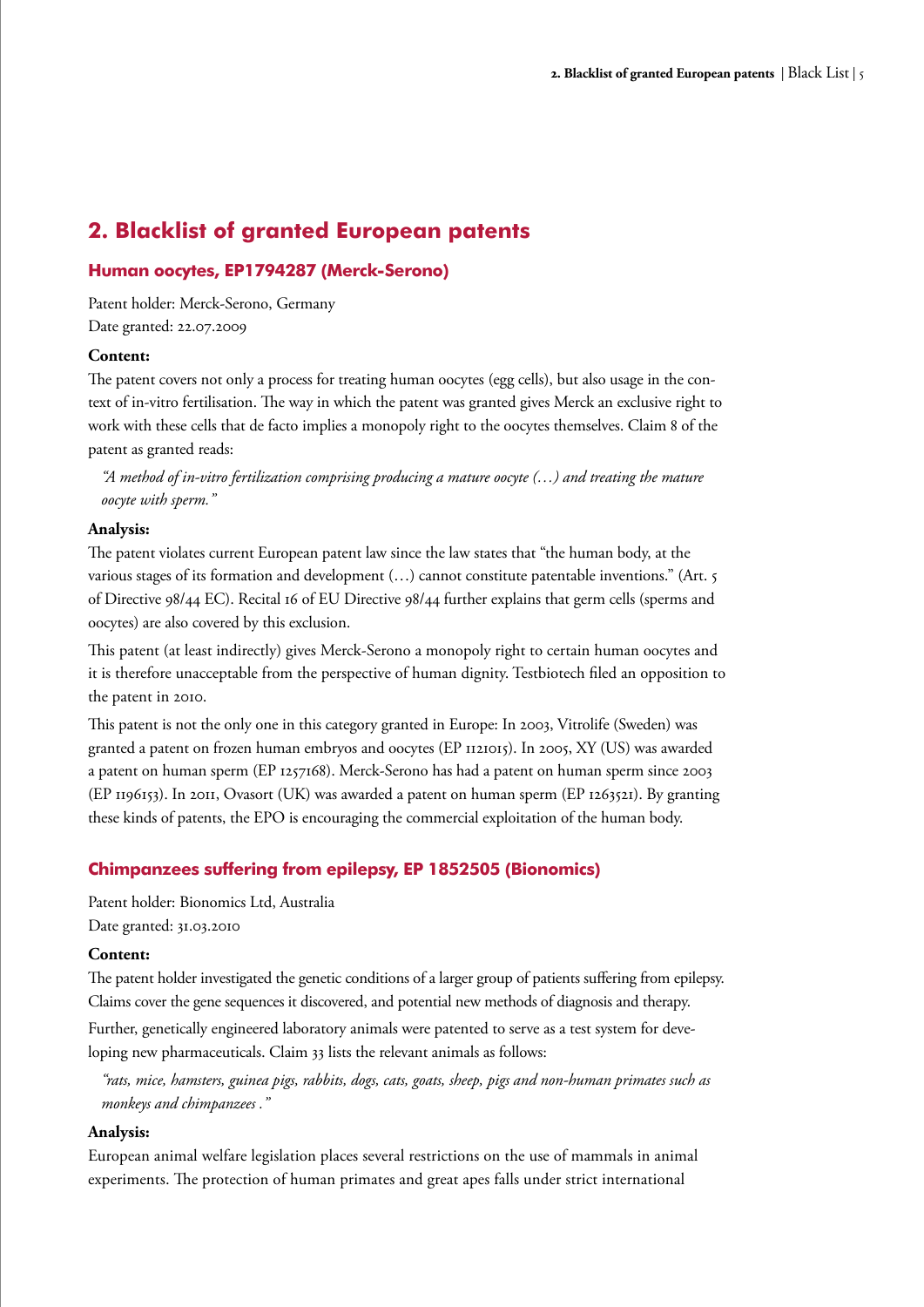<span id="page-5-0"></span>regulations and is only allowed in rare cases within the European Union.<sup>1</sup> The intention of this paper in this regard is not to decide whether animal experiments, and particularly experiments with great apes, are required to develop new drugs to treat epilepsy. However, it is beyond any doubt that it is desirable to avoid these kinds of experiments.

It is beyond of the intention of this paper to decide in this context if animal experiments or even experiments with great apes are needed to develop new drugs to treat epilepsy. However, it is beyond any doubt that it is desirable to avoid these kinds of experiments.

Granting patents on non-human primates and other mammals that are genetically engineered to suffer from epilepsy allows economic interests to emerge to produce and market as many animals as possible during the lifetime of the patent. Instead of dealing with legal exceptions restricted by ethical concerns (e.g. animal experiments), society will now be faced with animal models viewed as products that can be marketed to maximise profits. The animals will be turned into economic commodities devoid of their own intrinsic value. These patents are a turning point in the relationship between humans and animals, and, as such, raise deep concerns.

European patent law allows the patenting of animals that are likely to suffer if substantial medical benefit can be expected (Art. 6 of Directive 98/44 EC). However, judgements on medical benefit can hardly be made at the date of patent examination. Thus, this directive is inadequate to prevent needless animal suffering to further the economic interests of a patent holder.

Current legal regulations are substantially influenced by the decision in the so-called oncomouse case, which was the first such patent to be granted in the US and Europe (EP 0169672). The argument for granting this patent was that it would help to develop new cancer treatments and there would be a reduction in animal experiments. Both these expectations have failed to materialise. The animals never played a role in the development of new drugs and the number of animal experiments has even increased during the last few years. In the light of this development, a legal prohibition of patents on animals would be most effective in this context.

Regarding the human gene sequences which are claimed as inventions, the patent holders mention that "informed consent was obtained from each individual for blood collection and its use in subsequent experimental procedures". However, it is not clear if consent was really obtained for filing patents on the relevant genetic conditions of these patients (for general discussion see EP 1090117).

#### **Human gene sequences for diagnosis of cancer, EP 1090117 (Novartis)**

Patent holder: Novartis USA/ Switzerland Date granted: 07.04.2010

#### **Content:**

Novartis discovered several mis-regulated gene sequences in the tissue and blood samples of a family with a predisposition to pancreatic cancer. These gene sequences, as well as procedures for diagnosis and treatment of cancer in pancreatic cells, were patented.

<sup>1</sup> Directive 2010/63/EU of the European Parliament and of the Council of 22 September 2010 on the protection of animals used for scientific purposes, Official Journal of the European Union L 276/33, 20.10.2010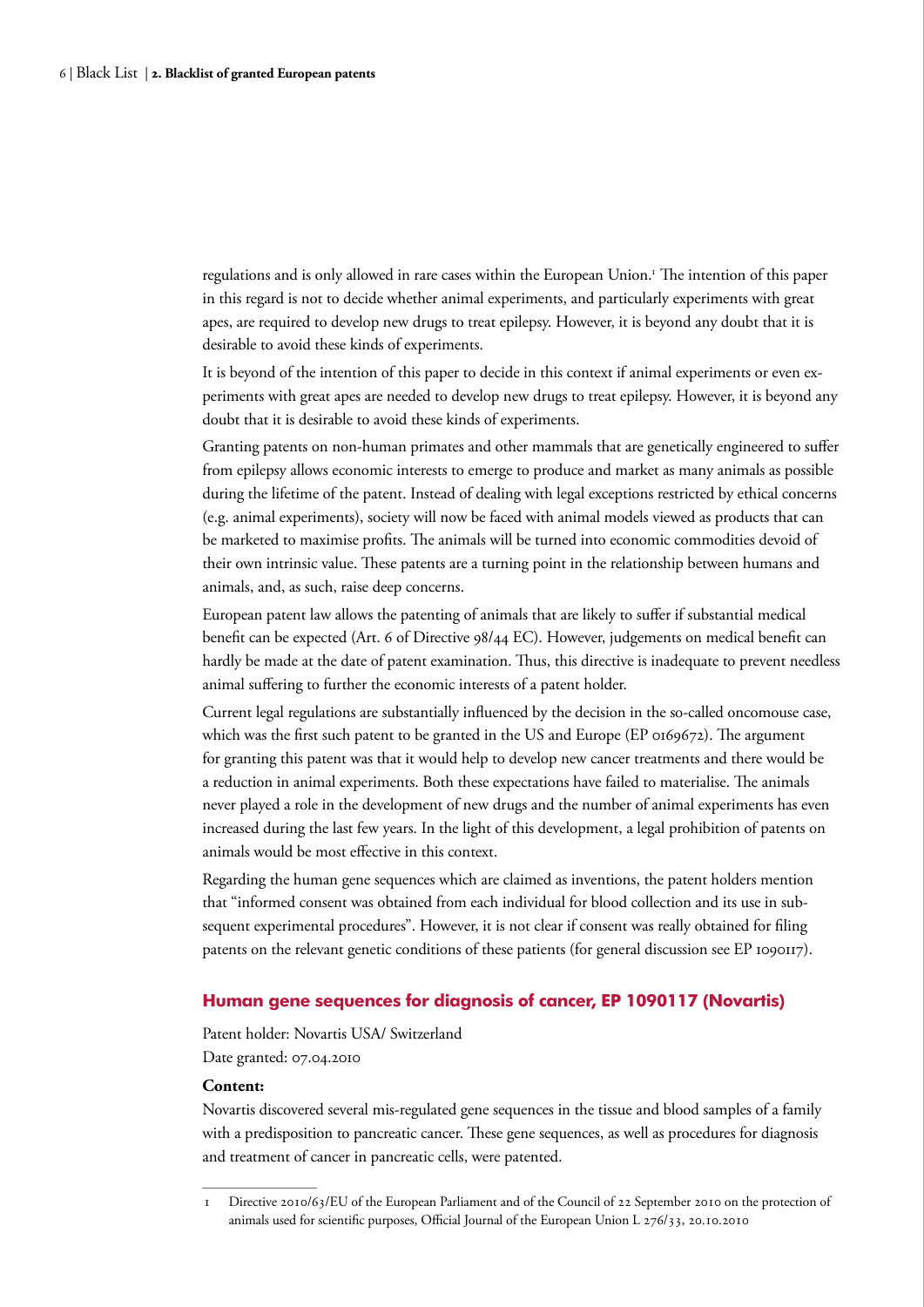#### **Analysis:**

Patents on human genes are controversial for several reasons. Ultimately, these patents are not concerned with inventions but with genetic resources, which might be important for the diagnosis and treatment of severe health disorders. Monopolising the gene sequences hampers research and development in many cases. Several investigations and publications conclude that these patents are in conflict with the interests of doctors and patients rather than being beneficial. For example, a UK Human Genetics Commission report (2011) summarises the following widespread concerns, which were brought up during an experts' conference in October 2010:<sup>2</sup>

- 1. *"Research and development (R&D) costs for genetic tests are relatively small and do not justify patent rights;*
- 2. *The proliferation of patents may hinder test development;*
- 3. *Research may be prevented by inadequate exemptions from patent infringement for researchers;*
- 4. *Monopoly service provision may drive up the price of tests, increasing healthcare costs and/or hindering patient access to tests;*
- 5. *The quality of testing (and thus patient care) may be affected when only one company is conducting testing."*

The EPO systematically sets aside all consequences of gene patents during their examination of the relevant applications. In this case, the EPO did not even ask if Novartis had gained informed consent of the patients participating in their research, before filing this patent. In other cases when oppositions were filed, the EPO did not give any consideration to the interests of the patients concerned. The so-called Breast Cancer (BRCA) gene sequences are a quite well known example and highlight the negative impact of these patents. These gene sequences were patented by Myriad in the US, Canada and Europe (EP 0705902, EP 0705903), despite the fact that patient groups representing the interests of women concerned about this genetic predisposition explicitly spoke out against it. Consequently, many laboratories and clinical institutions that offered even better or cheaper tests for the diagnosis of hereditary breast cancer, had to stop their services. Ultimately, patients can be trapped by these kinds of patents, and taken hostage by the economic interests of the patent holder: Without a license, no other company can offer therapies or diagnosis developed on the basis of the patented gene sequences. By reserving their claims within the human genome, companies such as Myriad and Novartis are giving more weight to their own economic interest than to the interests of the patients concerned. All in all a legal prohibition on the patenting of gene sequences would be a necessary and adequate consequence.

<sup>2</sup> Intellectual Property and DNA Diagnostics, A report of a seminar on the impact of DNA patents on diagnostic innovation by the Human Genetics Commission, October 2010, http://www.hgc.gov.uk/UploadDocs/DocPub/ Document/IP%20and%20DNA%20Diagnostics%202010%20final.pdf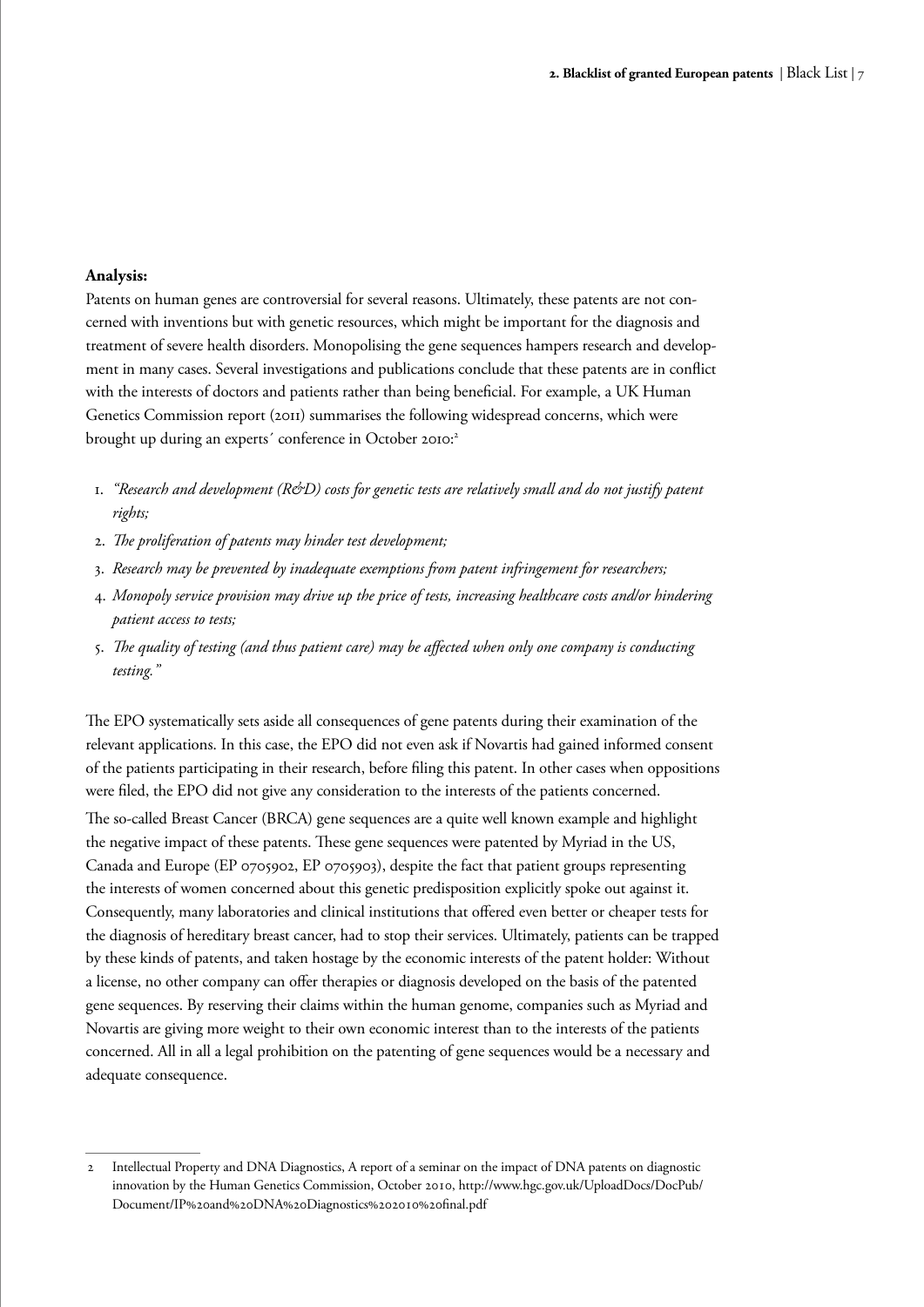## <span id="page-7-0"></span>**Genetic selection of athletic performance, EP 1546403 (Genetic Technologies)**

Patent Holder: Genetic Technologies Ltd, Australia Date granted: 17.11.2010

#### **Content:**

The patent holder developed a process for selecting potential elite athletes. For this purpose blood samples were analysed from several hundred elite athletes (50 of the athletes had competed in Olympic Games), from blood donors, from children, from members of the Zulu population, from Australian aborigines and from adults participating in a talent-identification programme at the Australian Institute of Sport.

The patent covers methods to predict athletic performance in a human individual and to optimise training programmes. The gene selection targets young individuals who can be trained in professional programmes to become elite athletes.

#### **Analysis:**

This patent is the cause of several ethical problems. There is the question of whether those individuals who gave blood samples (such as the participants at Olympic Games) had consented to their blood being used for commercial purposes, and for a patent application. It is possible that the human rights of the athletes and the other individuals who gave their blood samples for other purposes, have been violated by this patent. For example, the blood of "71 healthy children participating in an unrelated study" was used to perform the relevant tests. The EPO did not examine these problems. The question of whether informed consent is necessary to apply for a patent has been discussed for years. So far, this has not resulted in particular regulations within patent law that could protect patients and other individuals against uninformed or even unwanted commercial usage of their genomic data. This case and others show the need for regulation.

Furthermore, when analysing this case, it has to be taken into account that after granting patents like this, the patent becomes an incentive to market the product as fast as possible (within the lifetime of the patent), and with the highest possible profits. Lobbyists may even apply pressure to allow testing in new areas, or even to support large scale testing.

There may be some sound reasons to conduct these tests if they involve independent experts to ensure the application of appropriate scientific criteria. However, the EPO have not defined or restricted commercial usage (for example, they could reduce the incentive for unwanted commercialisation by specifying the purpose of the gene selection within the claims). The range of possible usages is broad and can cause considerable ethical concerns. For example, the test could be used to select embryos during in-vitro fertilisation, or it might be used to choose a partner for reproduction. The usage of these tests during childhood or in schools can create a high level of (social, mental, psychological) stress in terms of what pupils deemed to have the "right" genetic conditions might be expected to achieve. Ultimately, the pressure to market relevant products may lead to a form of eugenic selection for athletes. The wording of the patent description shows that some of these concerns are founded in reality, especially as the patent holder actually draws some parallels between the breeding of race horses and the selection of human athletes: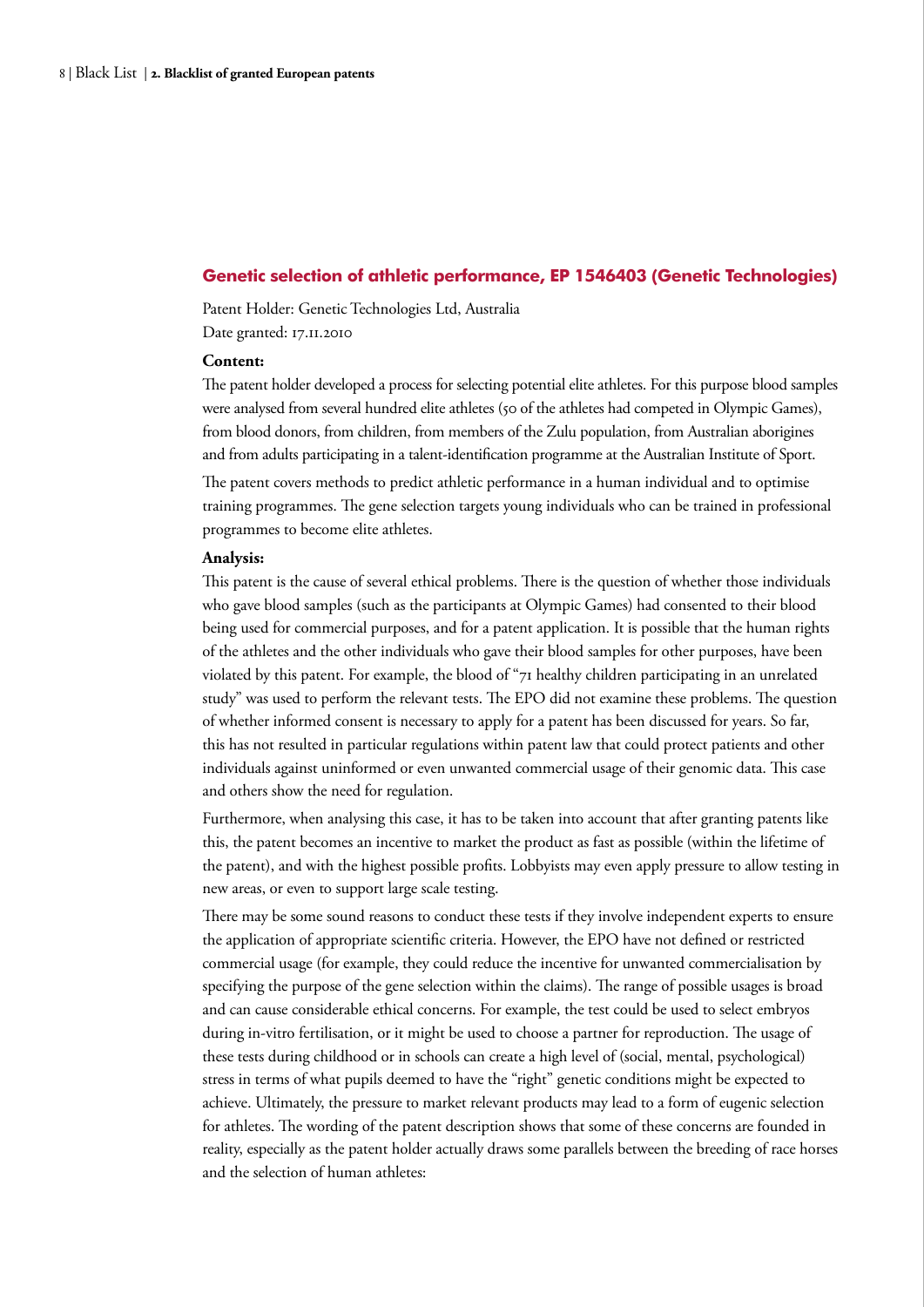<span id="page-8-0"></span>*"The information generated from such screenings would save the breeders and investors of horses (camels, dogs) a tremendous amount of time and money as well as identify the potential ability of an animal at an early stage of development. As with humans, the information generated from genotypic screening of a horse as well as other parameters (bloodlines etc.) may help to identify a potential elite athlete and/or design a better training regiment for a specific animal (e.g., a polo pony).*" (page 7 of the patent)

The EPO did not consider any ethical problems during its examination. To ignore "public order" and "morality" (wording of Article 53a, EPC) so completely in this case, does not only draw attention to a deficit of the patent law. It also shows that the EPO has a problem with understanding its own responsibility. Very generally, the EPO rejects the examination of questions to do with the impact of granted patents, and leaves these questions to be dealt with in legal regulations outside patent law.

## **Melons, EP 1962578 (Monsanto)**

Patent holder: Monsanto, USA Date granted: 04.05.2011

#### **Content and analyses:**

This is a patent on melons derived from conventional breeding. Further information at www.no-patents-on-seeds.org

## **Patent on bread, beer and fuels, EP 1370674 (Verenium)**

Patent holder: Verenium Corporation, USA Date granted: 18.05.2011

## **Content:**

Microorganisms that produce enzymes (for degrading starch, amylases) and are active even under extreme conditions (such as very high or low temperatures) were collected from various locations (such as hot springs or particular marine regions). The gene sequences for these enzymes were re-synthesized in the lab and partially engineered according to economic criteria. The patent covers the gene sequences and the enzymes and processes in their production. In addition, a broad range of products were patented such as baked goods, beverages, textiles, paper, feed and production of fuels (from lignocellulosic fibres) which could be produced with the help of these enzymes.

#### **Analysis:**

Verenium emerged from a fusion that included Diversa. As a company, Diversa had focussed on bio-prospecting. It collected micro-organisms with a potential economic value on a global scale. This led to several comprehensive patent applications being filed which claimed enzymes isolated from those microorganisms, which might be used for various technical purposes (WO 2006096527, WO 2007055735, WO 2007092314). Diversa was exposed by several stakeholders for conducting biopiracy. The patent as granted is also based on bio-prospecting. The description of the patent states: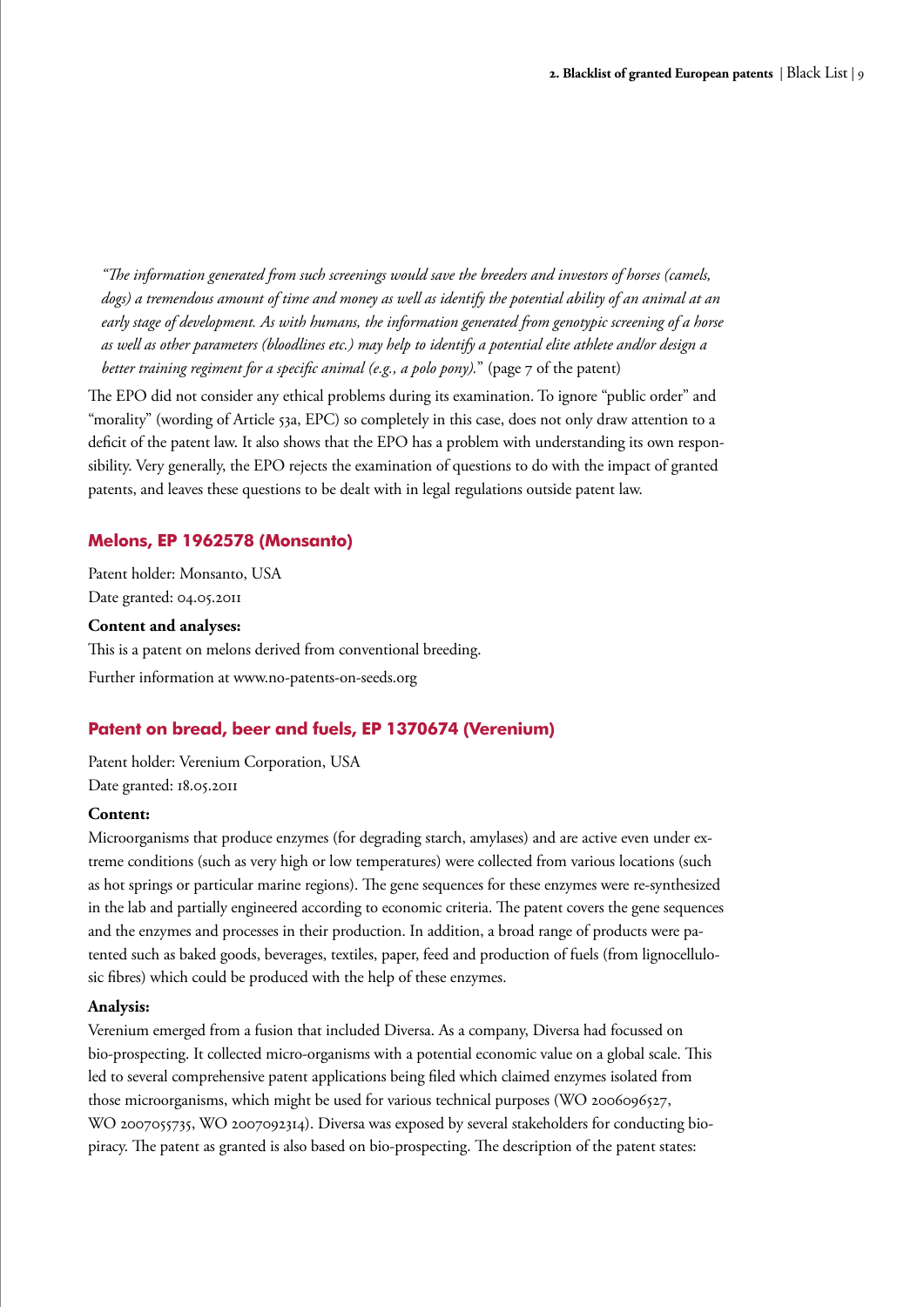<span id="page-9-0"></span>*"Such enzymes may function at temperatures above 100oC in terrestrial hot springs and deep sea thermal vents, at temperatures below 0oC in arctic waters, in the saturated salt environment of the Dead Sea, at pH values around 0 in coal deposits and geothermal sulfur rich springs, or at pH values greater than 11 in sewage sludge."*

The EPO did not ask any questions about the origin of the various gene sequences. The obligations under the Convention of Biological Diversity (CBD) are especially relevant in this context. If genetic resources are exploited, the Convention requests prior informed consent and that benefits are shared with the countries of origin.

Furthermore, the extremely broad claims are putting the legitimacy of current patent law into question. If the production of an enzyme is enough to claim, for example, a patent on bread, these kinds of patents can be abused to take control of large parts food production. There is no balance between the technical contribution of the patent and the scope of the patent.

Basically, the worrying developments exposed in this case are caused by a lack of legal prohibition pertinent to the patenting of gene sequences and microorganisms.

#### **Mater Protein, EP 1328545 (government of the USA)**

Patent holder: US Dept. Health and Human Services, USA Date granted: 22.06.2011

#### **Content:**

US researchers discovered a gene sequence active in oocytes producing a protein that is crucial for fertility in mice. The patent holder named it "Mater Protein". Female animals in which this gene sequence is not active do not reproduce. Similarities in humans are probable. The patent describes several methods of influencing fertility by using the gene sequence and compounds such as proteins or antibodies. It covers the gene sequence, the protein, the antibodies and methods to influence fertility.

#### **Analysis:**

Patenting of human gene sequences is controversial. In many cases, research and development are massively hampered by these patent monopolies and, in general, these patents are far more concerned with discoveries and basic biological resources than with true technical inventions.

The EPO has already granted thousands of patents on human genes on the basis of EU Directive 98/44 EC. It is often enough to isolate the gene sequences and to describe a possible technical function to get such a patent. In the case of the "Mater Protein", the relevant gene sequence was simply detected. What is described is a genetic condition common to humans and animals that is crucial for their reproduction. By granting this patent, the genetic heritage becomes the intellectual property of a US agency. Beyond the question of the particular impact of a patent, this case touches on the very basic question of whether (human) genes can be seen as property, or whether the genome must be seen as a common heritage of mankind.

The granting of these patents means that a shift in paradigm is taking place in patent law. Patents are no longer a tool to protect inventions, but are becoming an instrument to grab and misappropriate basic resources. Companies, and in this case even the government of the USA, are using patent law in a global run to gain monopolies on the genome of micro-organisms, plants, animals and humans.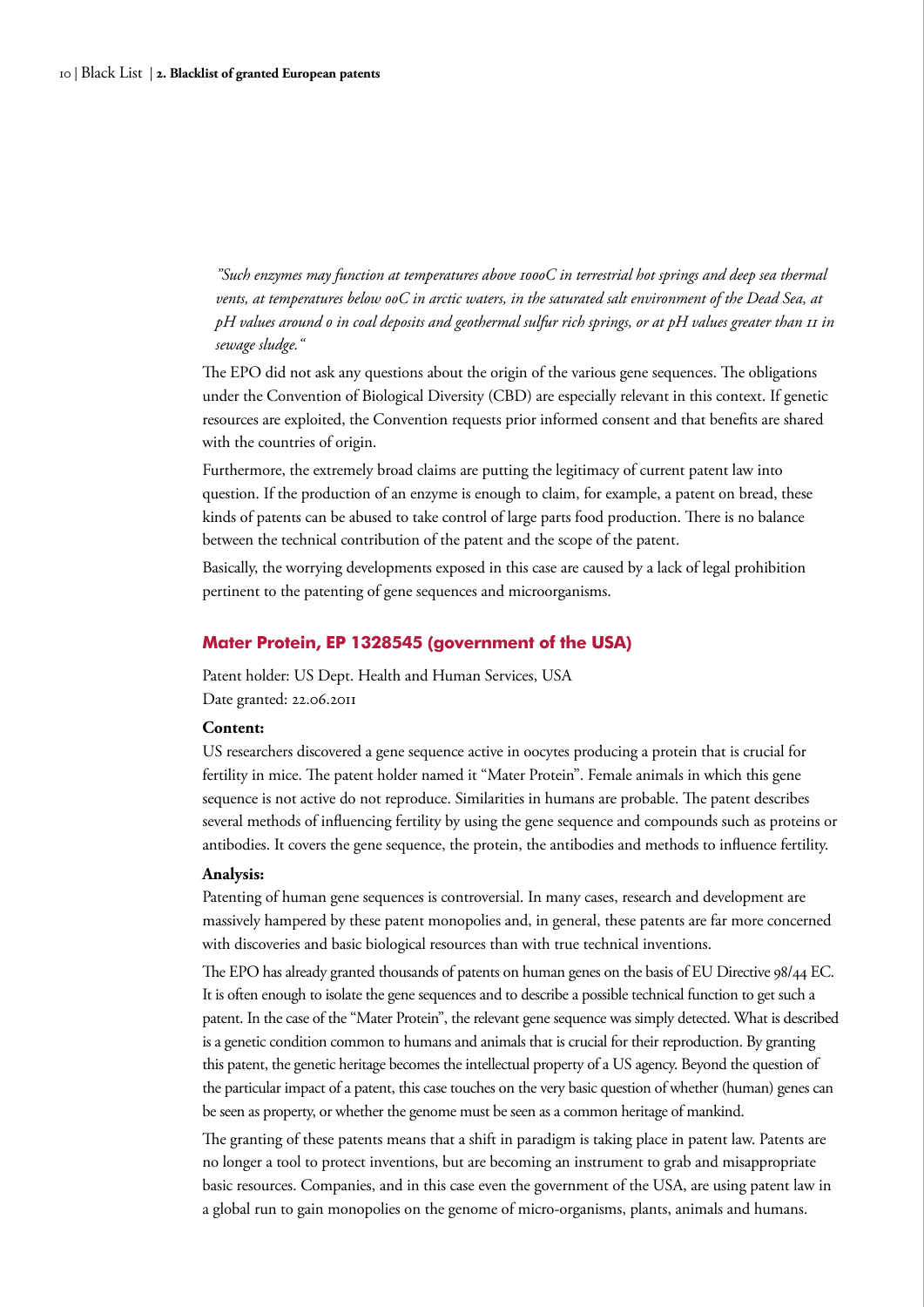## <span id="page-10-0"></span>**Greek Mountain Tea, EP2229950 (IBAM)**

Patent holder: IBAM, Germany Date granted: 22.06.2011

#### **Content:**

The German patent holders described how "Greek" Mountain Tea (that is also grown and harvested in other Mediterranean countries) interacts with the central nervous system. They announced that the tea preparations could be used to treat Attention Deficit Hyperactivity Disorder (ADHS). Sideritis is the botanical name of the plants and encompasses about 100 species, although the patent is not restricted to any particular species. The patent covers the plants as well as the extracts from the plants for the treatment of ADHS.

#### **Analysis:**

The claims cover the plants and their use in tea preparations. This is something that has been known in traditional medicine for more than 2000 years. Plants grow wild in Mediterranean countries such as Turkey, Spain, Portugal, Italy and Greek. They are described as having both sedative and stimulative effects.

It is possible to get a patent on naturally occurring compounds if they are shown to have unexpected, inventive usages. One of the best known examples in patent law is the isolation of a compound from death cap mushrooms that can help to treat poisoning from this fungus.

However, in the case of the Mountain Tea, no particular compounds were isolated, but the patent was granted on the whole plants as they are used in tea. The patent covers previously described effects of the plants on the nervous system as a sedative and relaxant, that can at the same time, also be a stimulant. The patent should be considered to be more of a delusion than an invention, since it is largely based on traditional knowledge and also uses the research of other scientists. For example, in Turkey there has, for several years, been ongoing systematic research to identify compounds in the Mountain Tea.

Good to know that in this specific case it might become difficult to implement the patent if its users are sufficiently well informed. If the plants are collected or bought as tea, they should be freely available for all purposes, even for the treatment of ADHS. The patent should only be valid if, for example, ADHS treatment is stated on the packaging. As a result, the same tea can be patented in one case, and in another it is not, without any difference between the plants.

## **Plants with stress resistance, EP 1616013 (Bayer)**

Patent holder: Bayer, Germany Date granted: 27.07.2011

#### **Content and analysis:**

The patent covers plants with a higher stress resistance, with and without genetic engineering. For more information, please see: www.no-patents-on-seeds.org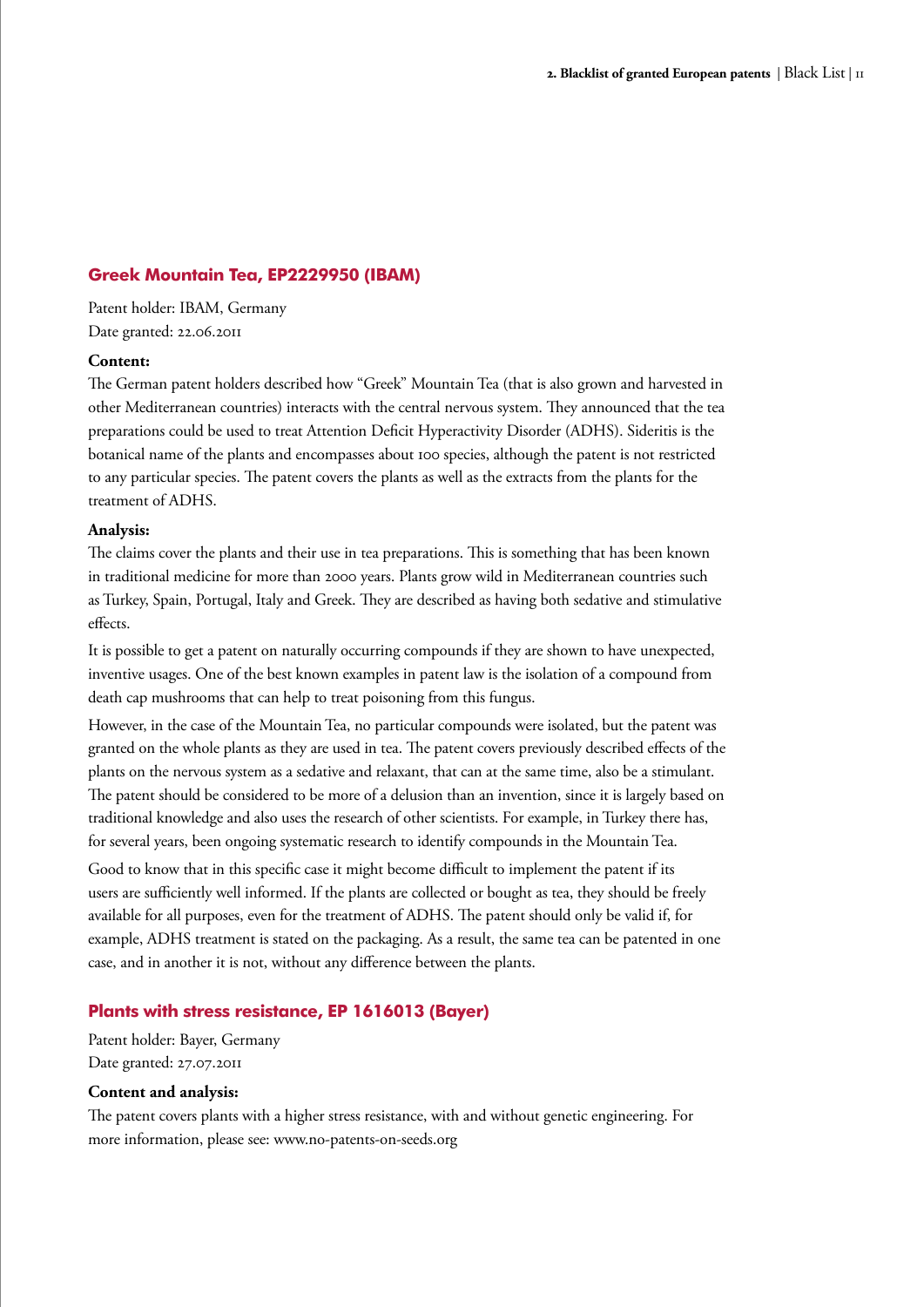#### <span id="page-11-0"></span>**Human sperm, EP 1263521 (Ovasort)**

Patent holder: Ovasort Ltd, Cardiff, UK. Date granted: 10.08.2011

#### **Content:**

The patent covers processes for in vitro fertilisation. The patent holder developed a method to select sperm cells that contain a female X-chromosome. To do this, sperm cells are separated by an electrical field. The claims cover not only the process of separation, but also the sperm (of humans and animals) as well the production of female animals with the selected sperm.

#### **Analysis:**

The patent violates current European patent law, which states, "the human body, at the various stages of its formation and development (…) cannot constitute patentable inventions." (Art. 5 of Directive 98/44 EC). Recital 16 of EU Directive 98/44 explains that germ cells (sperms and oocytes) are also covered by this exclusion.

This patent constitutes a monopoly right to human sperm cells and is therefore not acceptable from the perspective of human dignity. Furthermore, marketing under this patent might encourage sex selection in human embryos that can itself create huge ethical problems.

This patent is not the only one that has been granted in this category in Europe: In 2003, Vitrolife (Sweden) was awarded a patent on frozen human embryos and oocytes (EP 1121015). In 2005, XY (US) was awarded a patent on human sperm (EP 1257168). Merck-Serono holds a patent on the use of human oocytes, and in 2003, a patent on human sperm cells was granted to the same company (EP 1196153). By granting these kinds of patents, the EPO is encouraging the commercial exploitation of the human body.

A further problem that should not be overlooked has been caused by the claim covering the production of animals with the selected sperm. According to the "product by process" rule, this patent also covers the animals itself. This might have serious implications for agriculture and animal breeding. Thus patent violates Art. 53b, EPC, which excludes patents for breeding of plants and animals.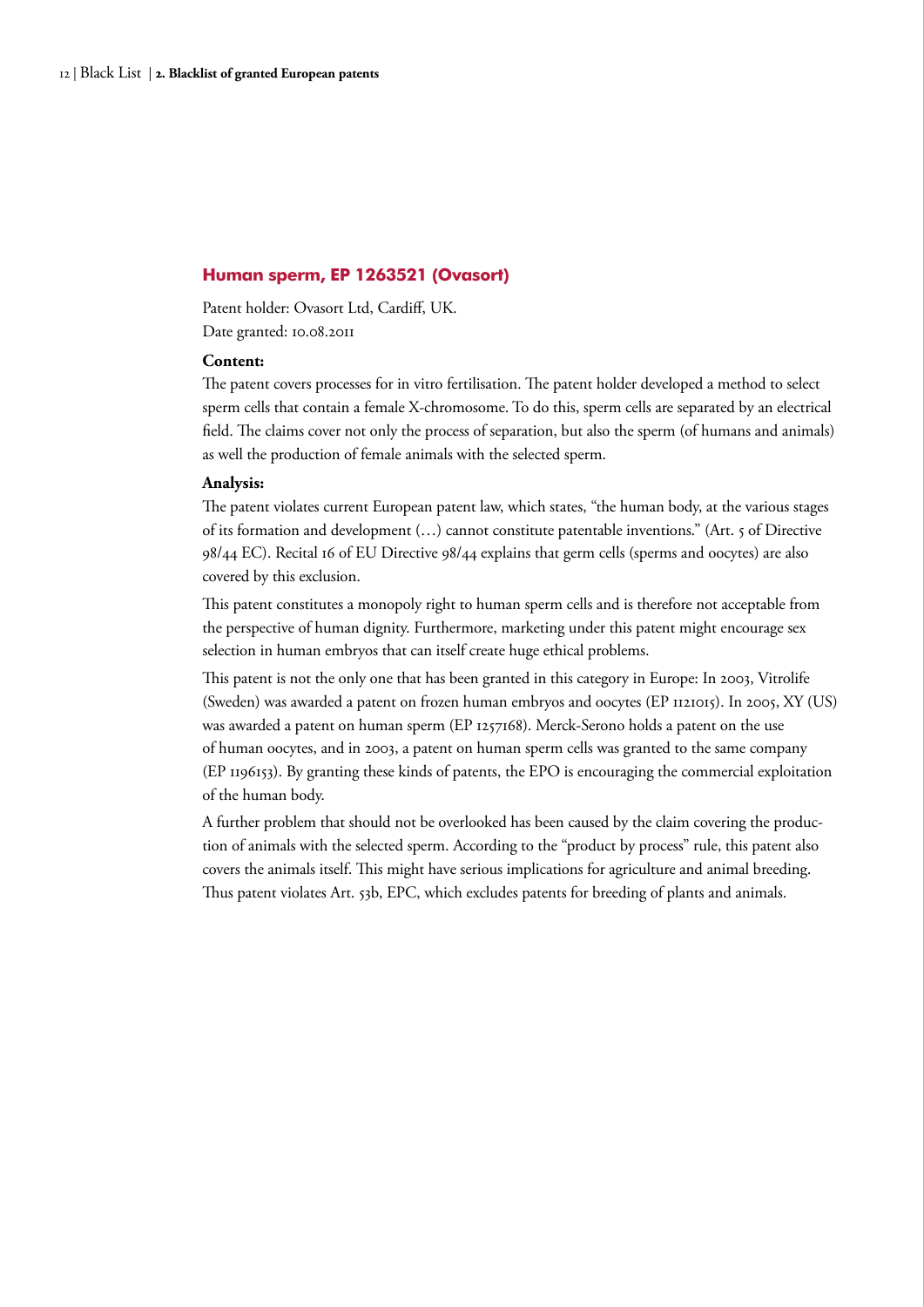# <span id="page-12-0"></span>**3. Overview of patent applications and granted European patents in the field of biotechnology**

The "No Patents on Life!" initiative has collected the figures based on the European Patent Office database. The international classifications (IPC) used for the research are given for each figure.

## **Following categories are also used here:**

- › WO ... A: These applications are filed at the World Intellectual Property Organisation in Geneva (WIPO) and then transferred to various national or regional patent offices, who examine the applications and possibly grant the patents. Many of these applications are also transferred to the EPO.
- › EP ... A: These patent applications are filed at the EPO, partially via WIPO, partially directly at the EPO.
- › EP ... B: These patent are granted in Europe .

Currently, around 53,000 European patent applications in biotechnology have been filed, around 18,000 had been granted by the end of 2010.

These figures show that the number of patent applications in the field of biotechnology has been in decline during the last ten years. In contrast, the overall number of applications rose steadily until recently a plateau was reached. The decline is predominately in the numbers of patent applications on gene sequences, on pharmaceuticals (developed by genetic engineering) and on laboratory animals. In the context of plant breeding, gene diagnosis and stem cell research the decline is weaker, and there has even been a slight increase.

These figures reflect the considerable hype around patent applications in the fields of genetic engineering and biotechnology at the turn of the century. However, there was no steady trend in the development of new medications. In contrast, many gene diagnosis applications were developed, leading to an increase in the number of patents filed.

Relatively few products from the plant-gene-technology sector have actually been placed on the market in the last 20 years. Thus the figures on patent applications in this field only reflect technological developments to a limited extent. Instead, a large number of these applications are attributable to the intention to use patent law to gain control over genetic resources that are important for plant breeding and the future of world food security. Many critics see this development as blatant abuse of patent law (www.no-patents-on-seeds.org).

By the end of 2010, thousands of patents on human gene sequences, plants and animals had been granted:

| Gene sequences from human and animals: | 3,700        |
|----------------------------------------|--------------|
| Animals:                               | <b>I,IOO</b> |
| Plants:                                | 1,800        |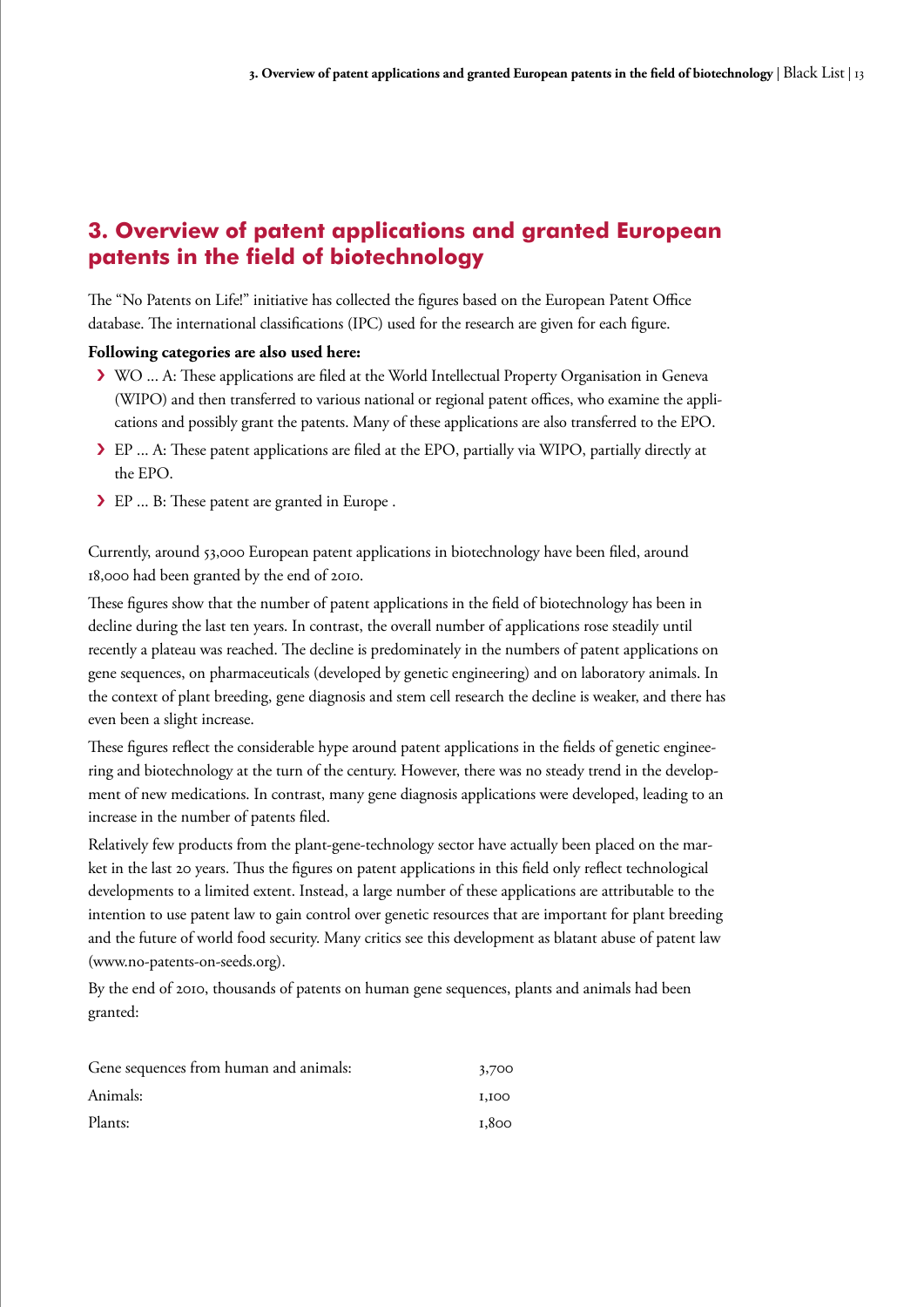

## <span id="page-13-0"></span>**Fig. 1: Overall number of patent applications and granted patents at the European Patent Office**

**Fig. 2: Number of patent applications and granted patents at the European Patent Office in biotechnology**

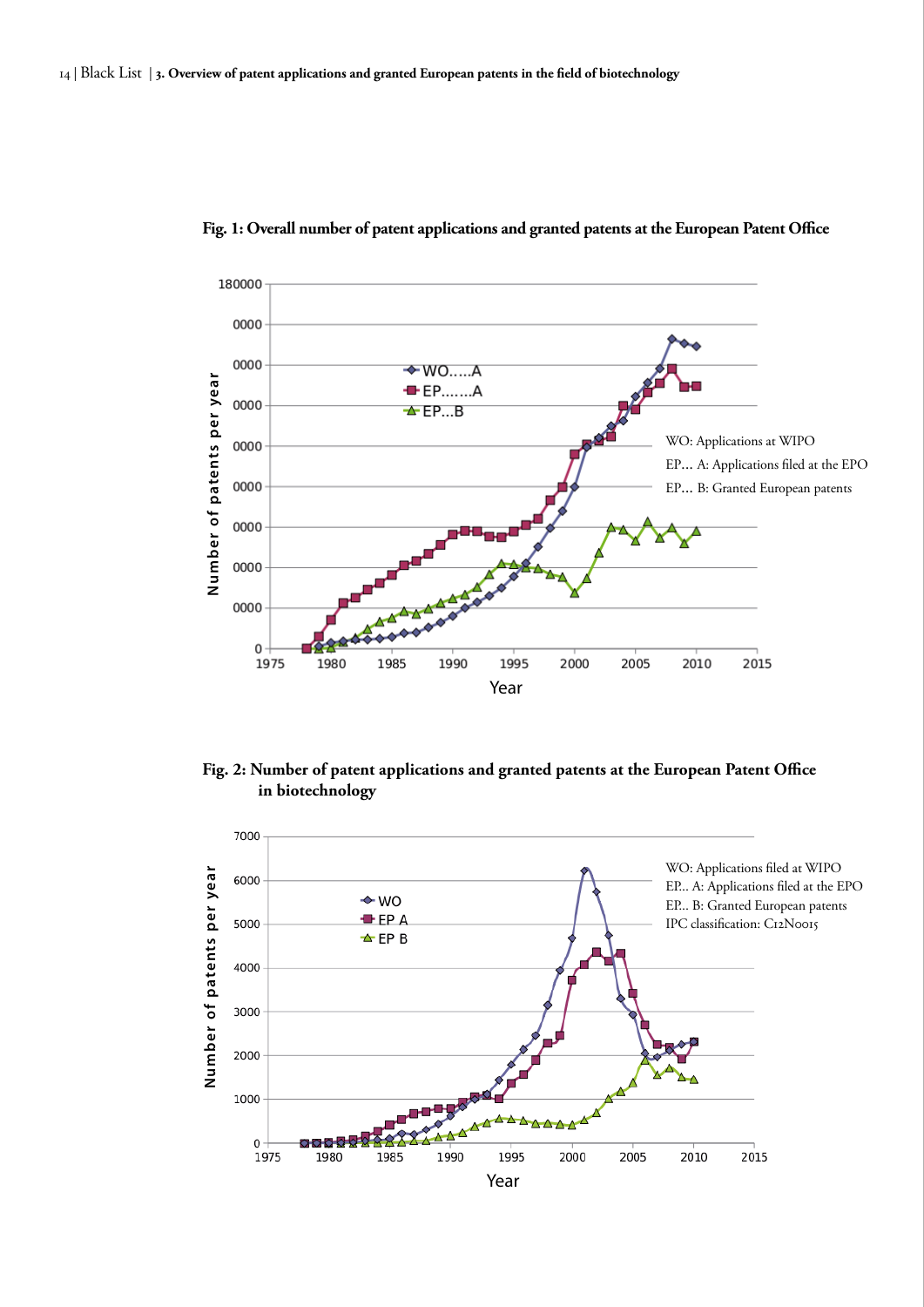

## <span id="page-14-0"></span>**Fig. 3: Number of patent applications and granted patents at the European Patent Office on gene sequences of humans and animals**

**Fig. 4: Number of patent applications and granted patents at the European Patent Office on gene diagnosis** 

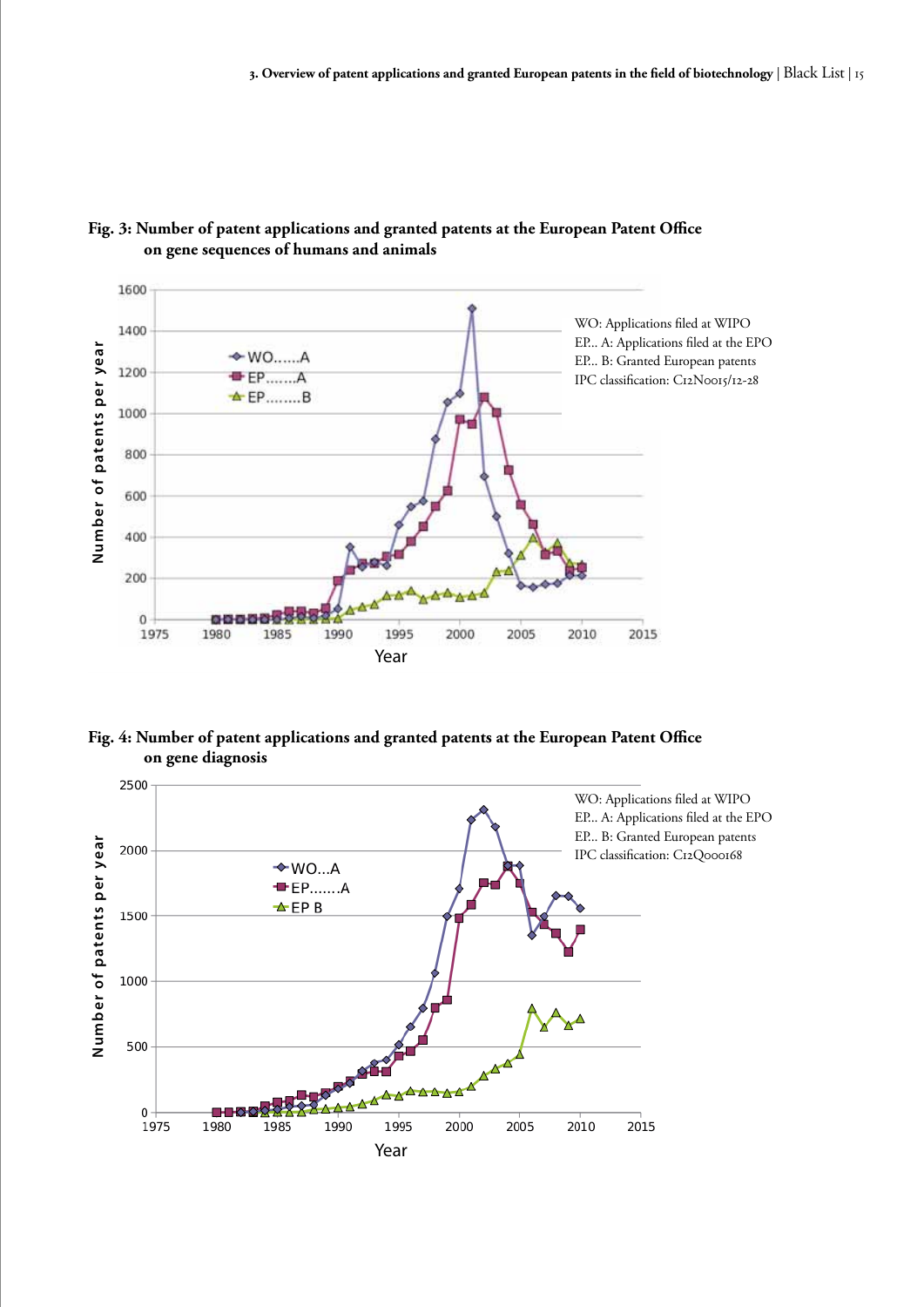

## <span id="page-15-0"></span>**Fig. 5: Number of patent applications and granted patents at the European Patent Office on pharmaceuticals in general**

**Fig. 6: Number of patent applications and granted patents at the European Patent Office on pharmaceuticals developed with the help of genetic engineering** 

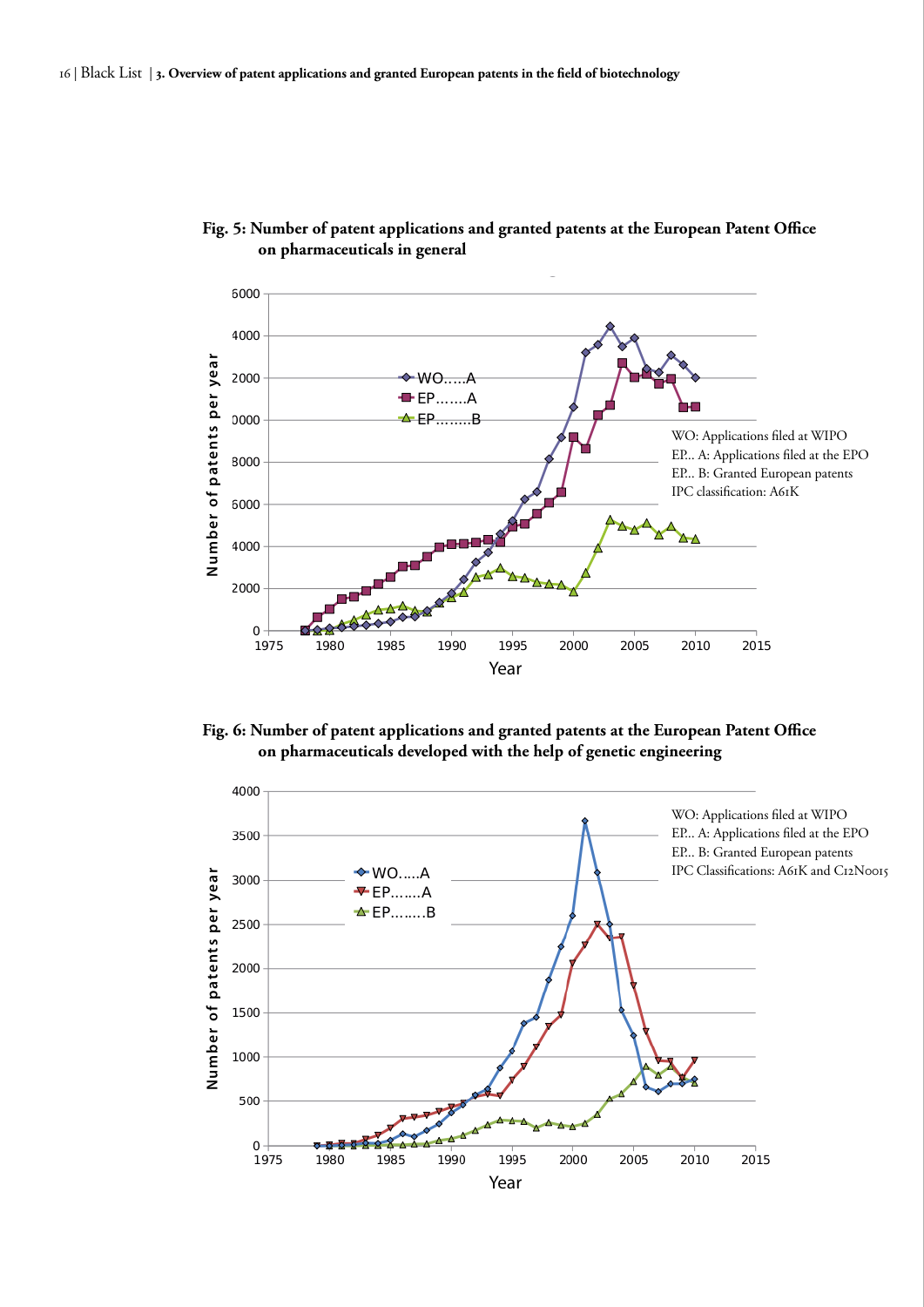

## <span id="page-16-0"></span>**Fig. 7: Number of patent applications and granted patents at the European Patent Office on stem cells**

**Fig. 8: Number of patent applications and granted patents at the European Patent Office on animals** 

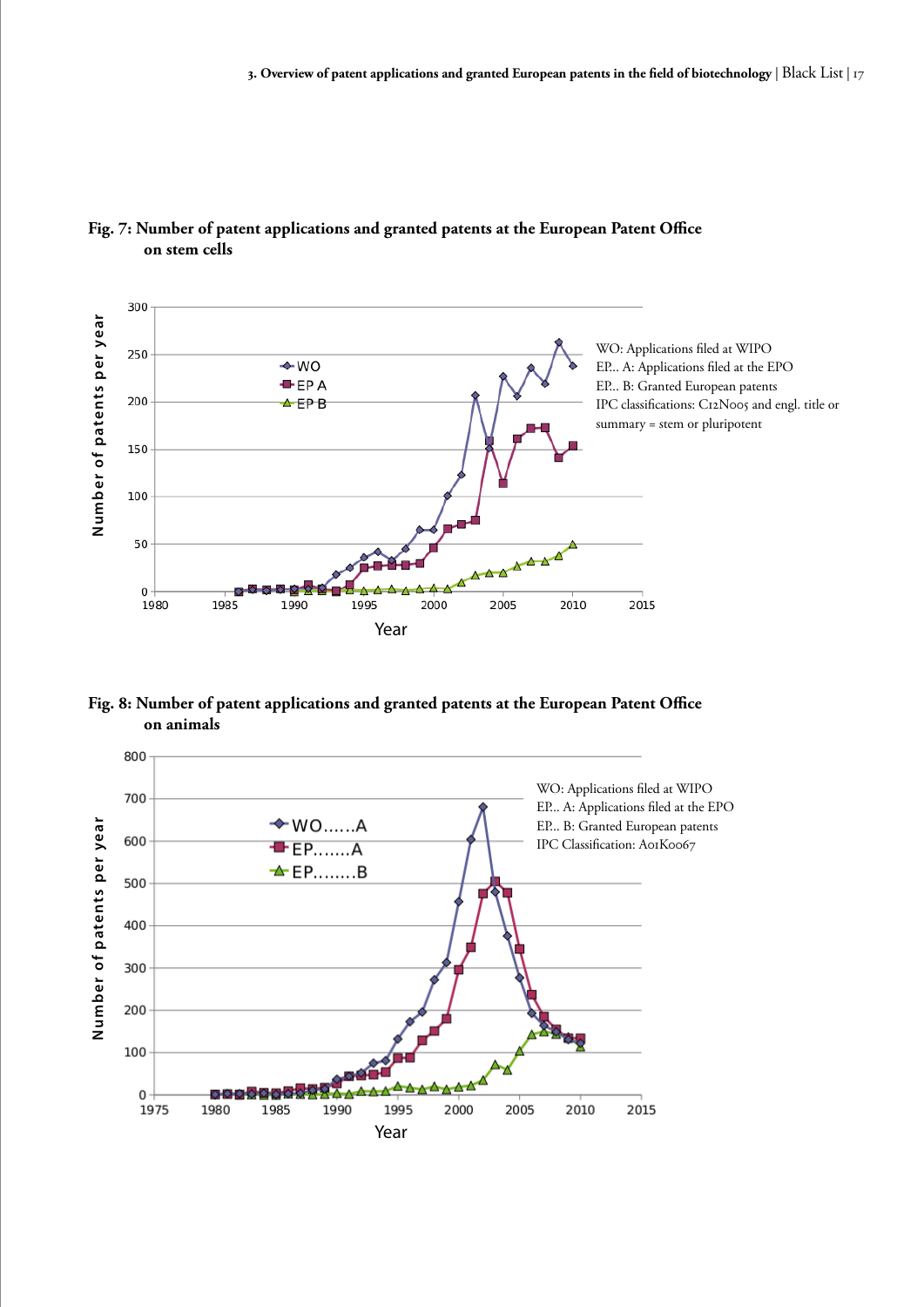

<span id="page-17-0"></span>